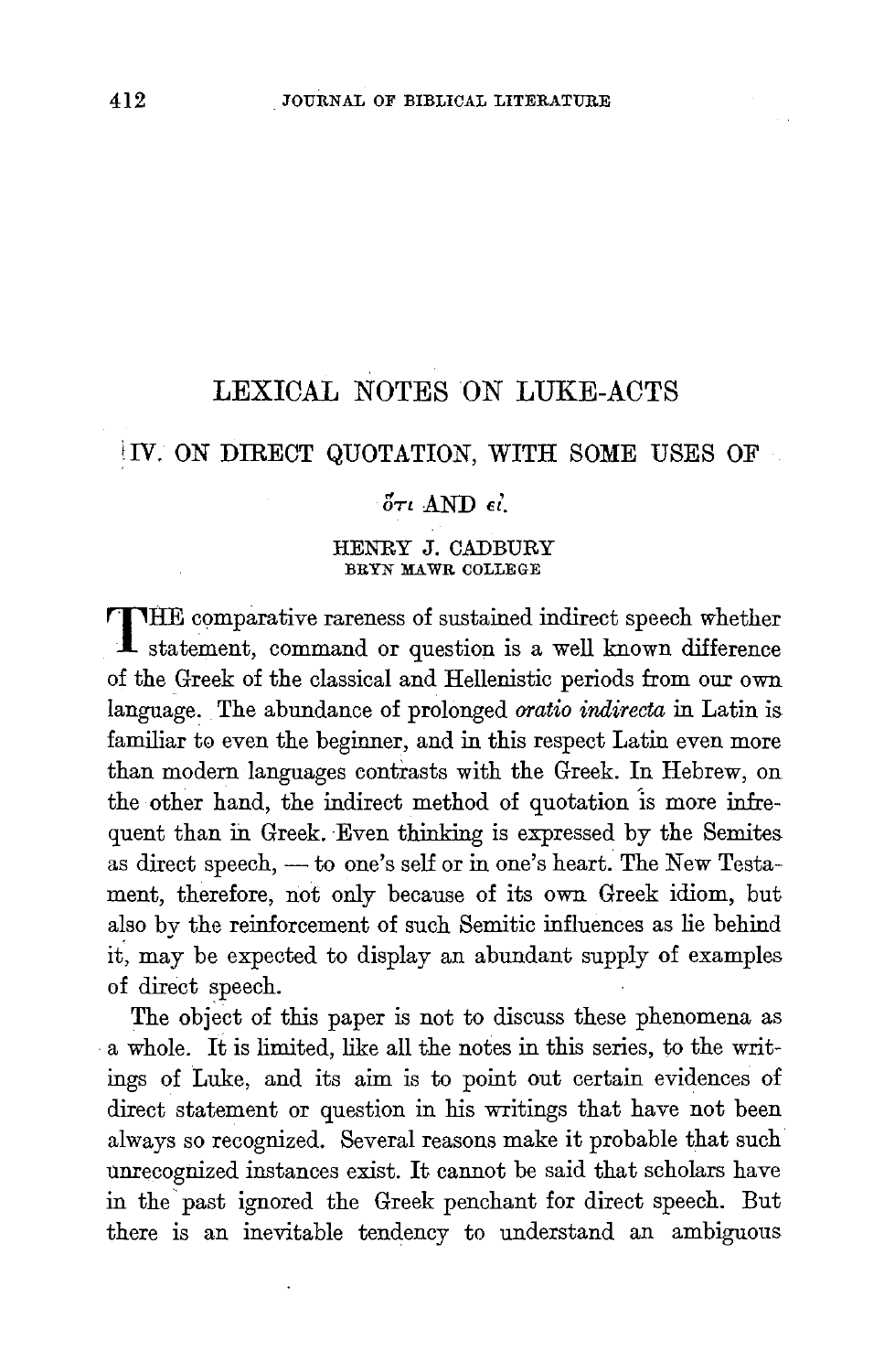foreign text in accordance with our own idiom. Further the modern study of Hellenistic grammar enables us now to postulate certain popular idioms as probably familiar to the New Testament writers of which earlier grammarians were not aware. -The use of participles<sup>1</sup> and of infinitives<sup>2</sup> in place of direct imperatives, and the recognition of  $5\tau$  as a direct interrogative (see below) are cases in point.

That the line between direct and indirect statement was less clear in antiquity than now, is due in part to the outward circumstances of expression. Ancient writing was intended for the ear. Writing now, much oftener than was true then, is intended for the eye. Our punctuation also provides a means of discrimination that was not presented even to the eyes of the ancients. The direct expression is trebly marked in a modern sentence, by the introductory comma or colon, by the initial capital, and by the enveloping inverted commas.

One aspect of Greek idiom which makes the distinction slight between direct and indirect is the lack in Greek of change of tenses after verbs of saying and the like. English requires after a past tense a change of tense, so that "I know and will obey" when quoted becomes "he said that he *knew* and *would* obey." The Greek as a rule retains the tense of the original and, except for the optative after past tenses (an obsolescent idiom in the Koine but in the New Testament used by Luke sometimes in indirect

1 That the participle is used like a principal verb in the imperative was <sup>1</sup> That the participle is used like a principal verb in the imperative was claimed for the N. T. and the papyri by J. H. Moulton in *Expositor*, Dec. 1904, p. 450 and *Grammar of N. T. Greek*, *i.* 180f. This is denied for the Ptolemaic papyri by E. Mayser, Grammatik der griechischen Papyri, II. i. 340f. As none of the instances claimed are in Luke-Acts we may leave the *matter* open.

<sup>2</sup> See L. Radermacher, Neutestamentliche Grammatik<sup>2</sup>, 1925, pp. 179ff. The independent infinitive had already become stereotyped in the epistolary  $\chi a/\rho \epsilon \nu$  as in Acts 15 23; 23 26. Perhaps other instances are to be found *in the close neighborhood of each of those passages, viz. 15 28, ¿os€ ...* μηδεν πλέον επιτίθεσθαι ύμιν βάρος πλήν των επάναγχες τούτων. 29 απέχεσθαι *είδωλοθύτων κτλ.* 23 23, εἶπεν, ἐτοιμάσατε στρατιώτας ἶιακοσίους . . . 24 κτήνη<br>τε παραστήσαι, ἶνα κτλ.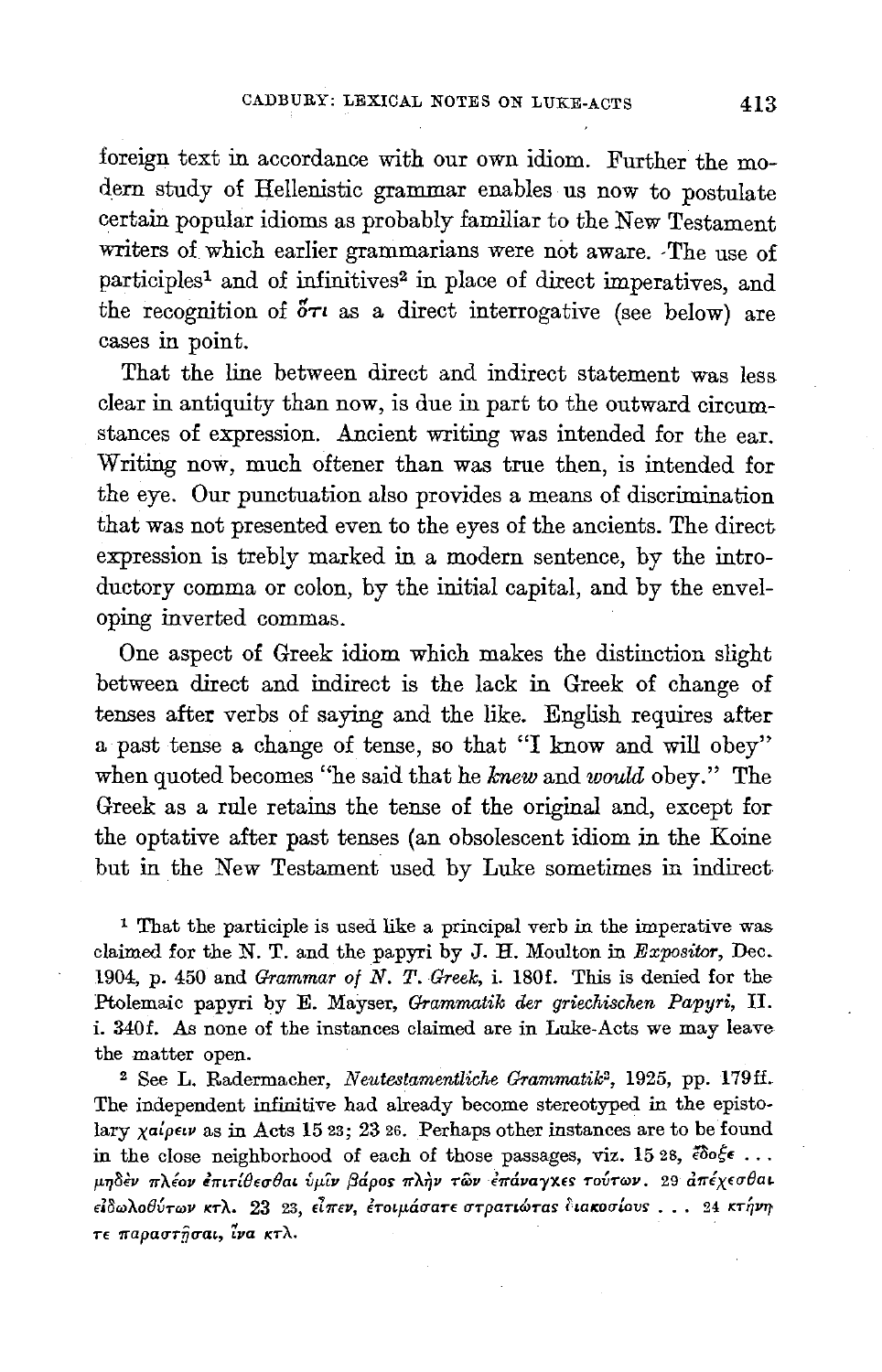questions, always correctly in secondary sequence) retains after  $\delta\tau\iota$  the same mood as well as the same tense.

A thoroughly ambiguous feature of the Greek idiom, at least in its Hellenistic stage, is the use of  $\tilde{\sigma}\tau\iota$ . This particle not only introduces an indirect statement after verbs of speaking but has also an extensive recitative use equivalent to our quotation marks in direct statement. In cases where no forms of the first or second person occur in the quotation one is\_ usually without clue as to which of the two it is, and modern editors follow their own judgment.<sup>3</sup> But an ancient writer, reader, or hearer would have no necessity of deciding there which construction of  $\tilde{\sigma}\tau\iota$  is used.

The writings of Luke do not respresent in the matter of direct quotation the extreme of popular idiom. They are said to show less of the *oratio directa* than those of the other evangelists. A comparison of parallel passages between Luke and Mark discloses some instances where Mark's direct expressions are put by Luke in indirect form or are otherwise eliminated.4

Of *OTt* recitative also there is some reduction of use on Luke's part.<sup>5</sup> It is said to be a construction especially characteristic of Mark.<sup>6</sup> Yet a considerable number of instances are found in Luke's writings. Hawkins gives the "very striking cases in which *oratio directa* immediately and certainly follows  $\tilde{\sigma}\tau$ <sup>"</sup> as numbering in Luke 13, Acts 14. But he also lists as doubtful cases 15 in Luke and 8 in Acts.

Especial interest attaches to those passages where Luke appears to begin with *oralio obliqua* and to end with *oratio recta.*  In a footnote to an out of the way article, J. B. Lightfoot commenting on Acts 14  $_{22}$  declared, "This abrupt transition from the

3 Westcott and Hort indicate their choice by capitalizing or not capitalizing the word that follows  $\delta r$ .

<sup>4</sup>Cadbury, *Style and Literary Method of Luke,* 1920, pp. 80f. 5 *Ibid.,* pp. 139££. 8 Hawkins, *Horae Synopticae,* 1899, pp. 28, 41. But in the second edition (1909) this is withdrawn from the "list of words and phrases characteristic of Mark's Gospel."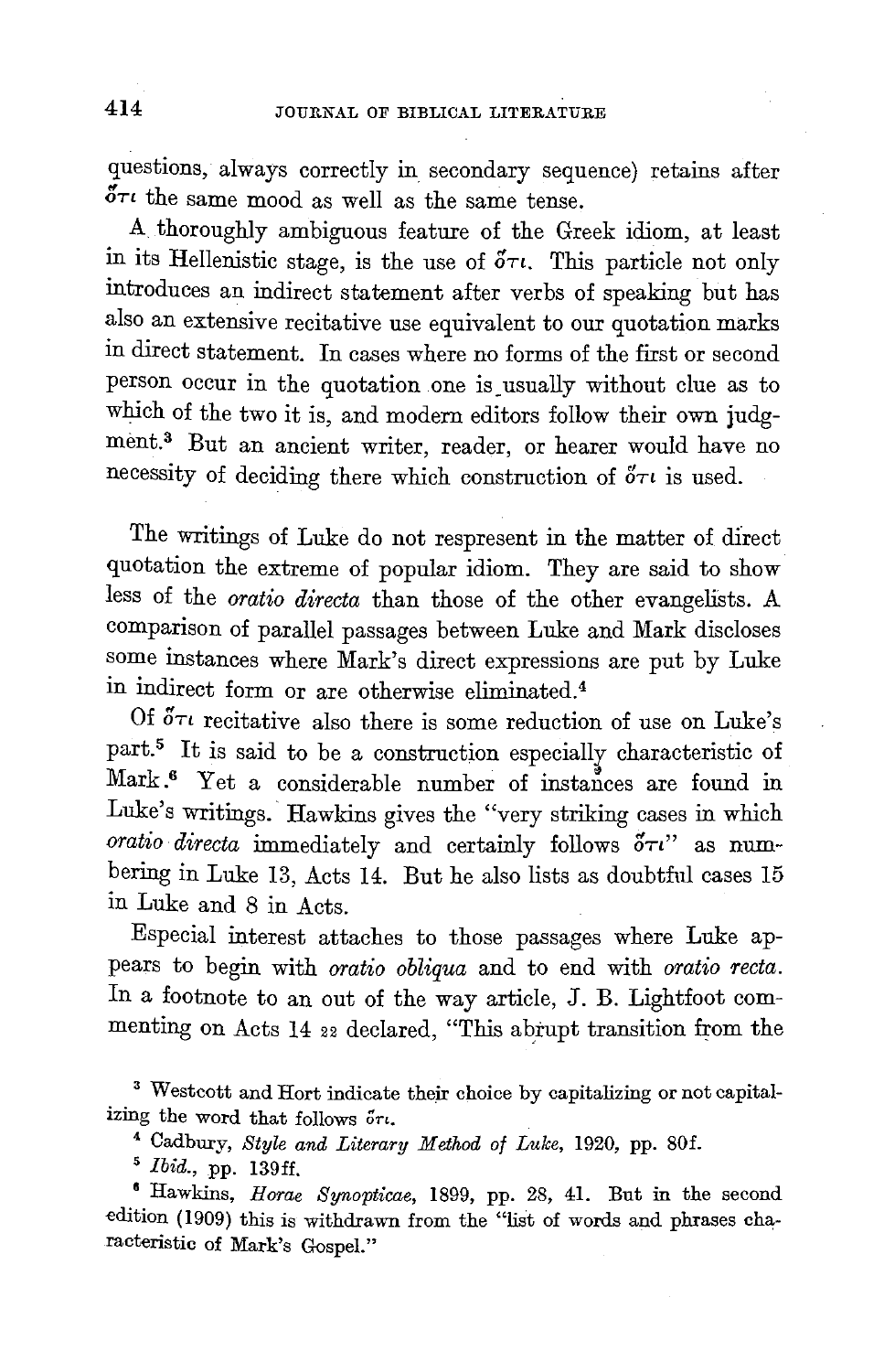oblique to the direct narrative is especially characteristic of St. Luke's style, and one subsidiary proof of the unity of authorship between different parts of the Acts and between the Acts and the third Gospel. Winer, Gramm. § 64, III. 2 gives only a few instances out of many".<sup>7</sup> Harnack shows how in Acts this phenomenon is widely distributed among the possible sources.<sup>8</sup>

Three conspicuous examples are the following:

Luke 5 14, και αυτός παρήγγειλεν αυτώ μηδενι είπειν· άλλα απελθών δείξον σεαυτόν τώ ίερεί, και προσένεγκε περί του καθαρισμού σου καθώς προσέταξεν Μωυσης είς μαρτύριον αύτοις.

Acts 1 4, και συναλιζόμενος παρήγγειλεν αυτοΐς από Ιεροσολύμων μη χωρίζεσθαι άλλα περιμένειν την έπαγγελίαν του πατρός ην ηκούσατέ μου.

Acts 23 22, ο μέν ούν χιλίαρχος απέλυσε τον νεανίσκον παραγγείλας μηδενί έκλαλησαι ότι ταύτα ένεφάνισας πρός έμέ.

In each of these passages the verb is  $\pi a\rho a\gamma\gamma\epsilon\lambda\lambda\omega$ . It begins with an infinitive construction but in each case some forms in the second person and, in the last two, forms in the first person show that the direct speech has come in subsequently. The distribution of this idiom binds together, as Lightfoot said, the two books Luke and Acts and even two parts of Acts. The latter point is particularly interesting since Torrey in support of his theory of an Aramaic source for Acts 1-15 36 remarks of Acts 1 4: "The transition to direct discourse, in just this manner, is the usual thing in Aramaic.<sup>9</sup>" But such transitions are natural in the Greek also<sup>10</sup>

<sup>7</sup> Journal of Classical and Sacred Philology, III (March 1856), p. 95. The reference to Winer should be  $\S 63$ , II. 2 where Acts 23 22; 23 23, 24; Luke 5 14 are noted as examples.

<sup>8</sup> The Acts of the Apostles, Eng. Trans., p. 228.

<sup>9</sup> The Composition and Date of Acts, 1916, p. 24.

<sup>10</sup> Of many discussions that might be cited I mention only E. Kieckers, "Zur oratio recta in den indogermanischen Sprachen," Indogermanische Forschungen xxxvi (1915), pp. 51-53. Illustrations from the papyri have not, so far as I know, been collected. I quote one picked up at random: P. Amh. II. 30, lines  $28-36$  (ii) B. C.) δμοίως και [sc. προσκληθέντος] Κονδύλου ένος των άλιείων προσεμαρτύρει έχειν τας του πατρος του Τεσενούφιος συνγραφάς της δηλουμένης οικίας και έν τη πόλει ηναγκάσθην (sic) υπό των Αίγυπτίων αποστατών ένέγκαι τας συνγραφάς και ταύτας κατακαύσαι.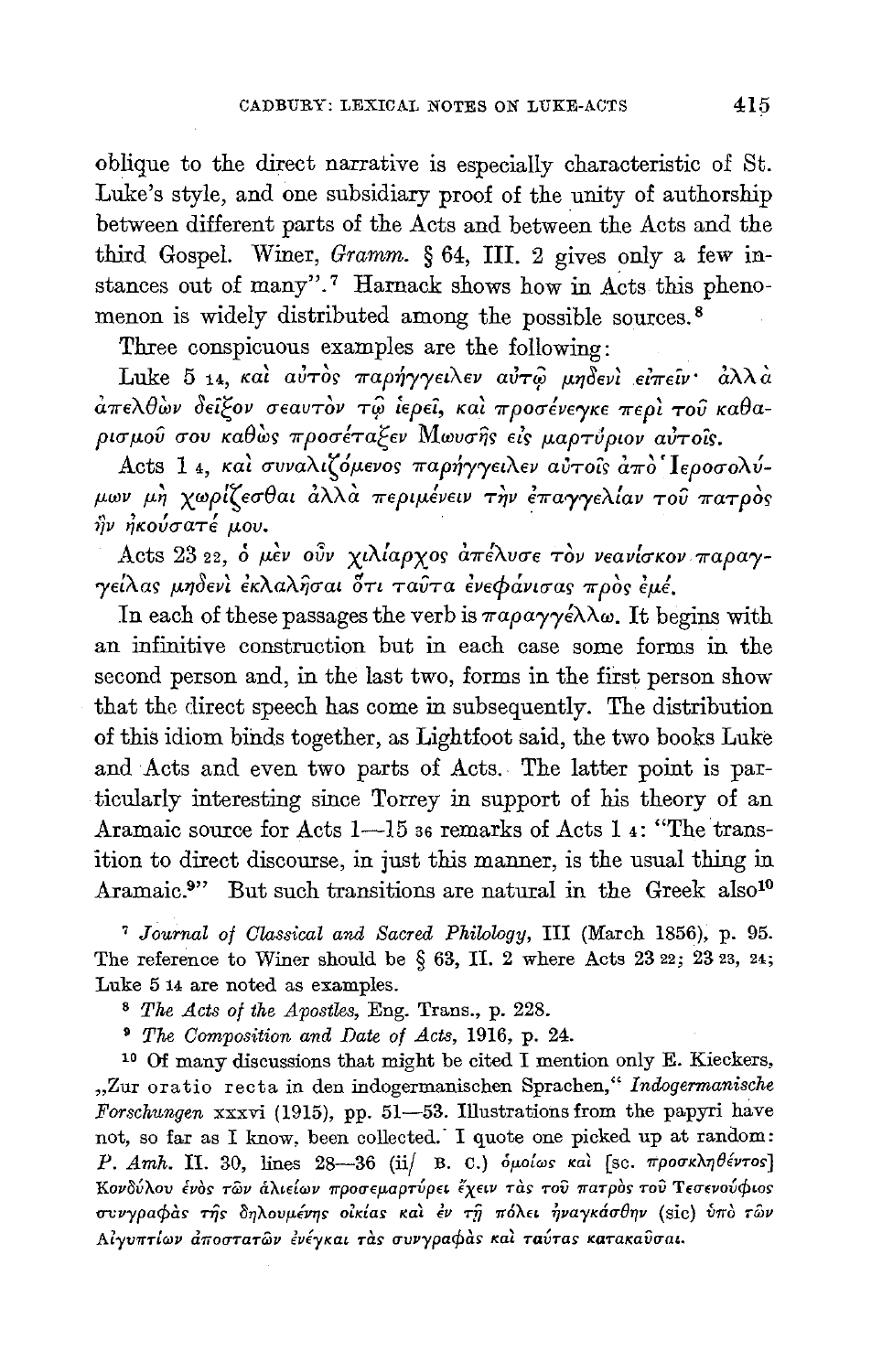and he has overlooked the example at 23 22 in a section of the book that he regards as unmarked by Semitic idiom.<sup>11</sup>

In two other instances the transition from indirect speech is more gently made with the help of an inserted expression:

Acts 7 6, ελάλησεν δε ούτως ο θεός ότι έσται το σπέρμα αύτου πάροικον έν γη άλλοτρία και δουλώσουσιν αύτο και κακώσουσιν έτη τετρακόσια, 7 και το έθνος φ αν δουλεύσουσιν κρινώ εγώ, ο θεός είπεν, και μετά ταύτα έξελεύσονται κτλ.

Acts 25 4, ο μέν ούν Φήστος απεκρίθη τηρείσθαι τον Παύλον είς Καισαρίαν, έαυτον δε μέλλειν έν τάχει έκπορεύεσθαι. 5 οι ούν έν ύμιν, φησίν, δυνατοί συνκαταβάντες εί τί έστιν εν τω ανδρί άτοπον κατηγορείτωσαν αύτου.

In both instances the explanatory words  $\delta$   $\theta$ eos  $\epsilon \hat{i} \pi \epsilon \nu$  or  $\phi \eta \sigma \nu$ occur immediately after the words which by their person betray the emerging of *oratio recta*. In 25  $\epsilon$  the  $\phi\eta\sigma\omega$  actually separates the article and its substantive. In Acts 7 6 the author fell into difficulty. Quoting from the LXX, at first he recast the oratio recta into obliqua, substituting for  $\sigma o\acute{\nu}$  the third person  $a\grave{\nu}\tau o\hat{\nu}$ . But as his quotation continued he found it expedient to retain the persons of the original and so at the point of transition interjected by way of repetition  $\delta$   $\theta$ eòs  $\epsilon \hat{l} \pi \epsilon \nu$ . That it is an insertion appears clearly from the very typography of modern Greek texts of Acts in which words from the Old Testament are printed in a special face of type. The LXX text of Gen. 15 13 f. is as follows: kal έρρέθη πρός Άβράμ· γινώσκων γνώση δτι πάροικον έσται το σπέρμα σου έν γη ούκ ίδία και δουλώσουσιν αυτούς και κακώσουσιν αύτους και ταπεινώσουσιν αύτους τετρακόσια έτη, το δε έθνος φ έαν δουλεύσωσι κρινώ έγώ μετά δε ταύτα έξελεύσονται κτλ.

<sup>11</sup> Acts 23 23f., the next verses, are often regarded as a change in the reverse direction from oratio recta (imperative έτοιμάσατε) to obliqua (infinitive παραστήσαι), but see above note 2. Cf. Luke 93, μηδέν αίρετε είς την όδον, μήτε ράβδον, μήτε άρτον, μήτε αργύριον, μήτε δύο χιτώνας έχειν. Contrast Mark 6 s, the parallel passage, which has three constructions perhaps all different, και παρήγγειλεν αυτοίς ίνα μηδεν αίρωσιν είς όδον εί μη ράβδον μόνον, μὴ ἄρτον, μὴ πήραν, μὴ εἰs τὴν ζώνην χαλκόν· ἀλλ' ὑποδεδεμένους σανδάλια· και μη ένδύσησθε δύο χιτώνας. In general the transition from direct to indirect statement is much less frequent than the reverse.

416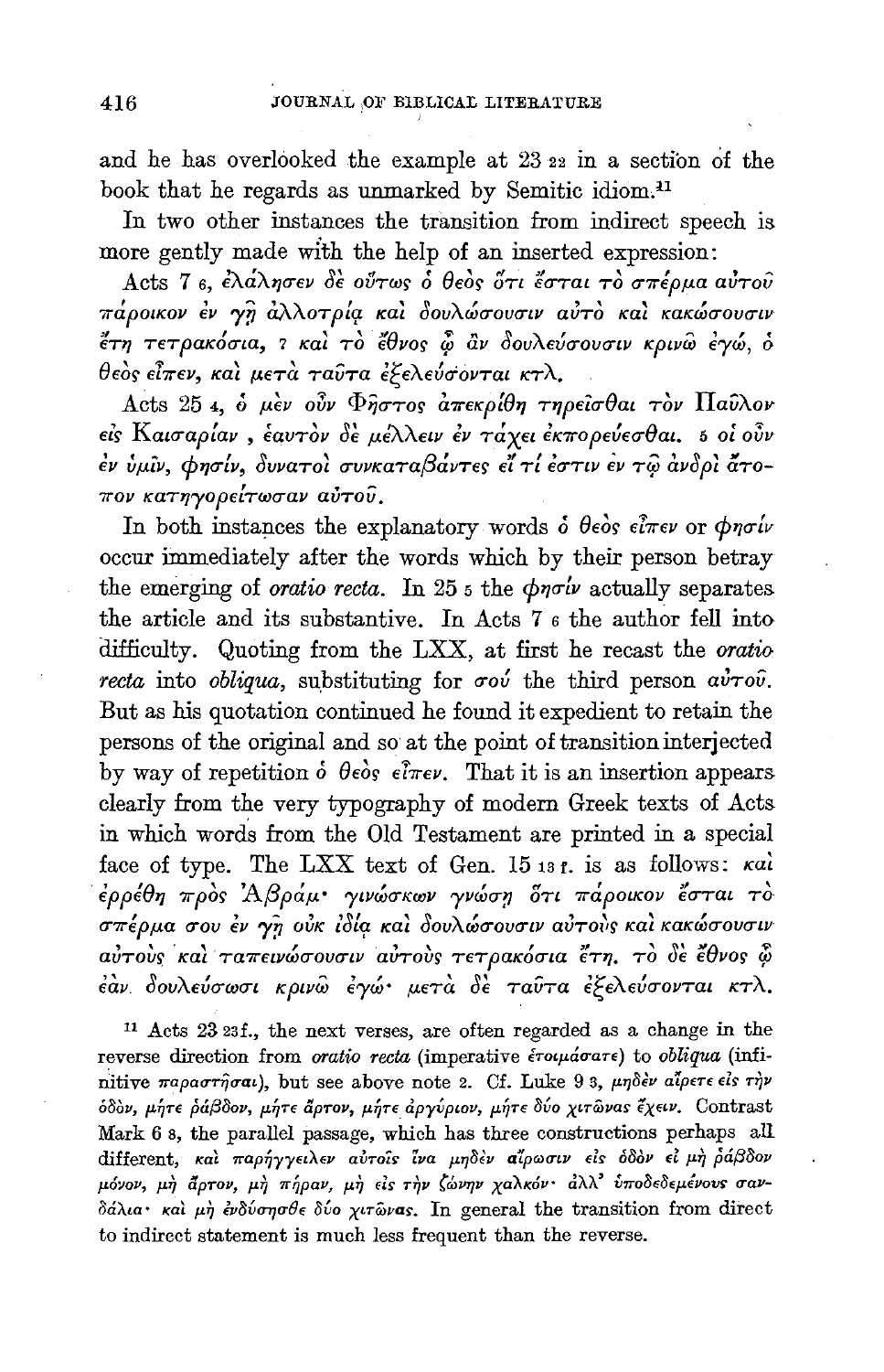The use of the interjected  $\phi\eta\sigma\dot{\psi}$  is particularly idiomatic, both the word and its position in the sentence. Josephus, who (or whose collaborators) surpassed in extended indirect discourse. repeatedly relapses into direct, interpolating  $\phi\eta\sigma\theta$ ,  $\phi\phi\eta$  or  $\epsilon\hat{l}\pi\epsilon\nu$ , just at the tell-tale words that reveal the direct style.<sup>12</sup>

Another form of transition from indirect to direct discourse is accomplished by the insertion of  $\delta\tau\iota$ . This is most clearly shown in Acts 14 21, υπέστρεψαν... επιστηρίζοντες τας ψυχάς των μαθητών, 22 παρακαλούντες έμμένειν τη πίστει και ότι διά πολλών θλίψεων δεί ήμας είσελθείν είς την βασιλείαν του θεού. Three explanations of the  $\dot{\eta}\mu\hat{a}s$  in this passage are possible and have been long the subject of debate. (1) It is another 'we passage' like those later in the book by which the author shows that he with others was present at the occasion referred to.  $(2)$  It is a reference to the author and the readers under an inclusive pronoun. It means in this case "all we as Christians." Such a usage would find possible parallels in the two uses of  $\hat{\eta} \mu \hat{\nu}$  in Luke 1, 2. (3) The words of Paul and Barnabas are being now directly quoted. They are saying of themselves and their hearers in the cities of Asia Minor, "We Christians must enter the kingdom of God through many tribulations." The third is doubtless the correct explanation.  $\pi a \rho a \kappa a \lambda \epsilon \omega$  then is followed first by an infinitive representing a command, and then by  $\sigma\tau\iota$  recitative and a direct quotation.

<sup>12</sup> Krenkel, Josephus und Lucas, 1894, pp. 329ff., gives as examples of this  $\phi$ noi Antt. vi. 13, 4; vi. 13, 7; ix. 4, 4; x. 7, 6; xi. 6, 8; xiii. 13, 2, also five cases with an interjected  $\epsilon l \pi \epsilon \nu$  and thirty-two instances of transition from indirect to direct without any new verbum dicendi. Of changes in reverse direction he notes two, and of changes in both directions in the same passage, five. Probably the lists are not exhaustive but they are sufficient. We may submit as further possible cases of change to direct discourse Luke 19 13 είπε πρός αύτους πραγματεύσασθαι έως έρχομαι, Acts 20 01 είπεν μή βορυβείσθαι (BCD) ή γάρ ψυχή αύτου έν αύτώ έστίν, 21 33 επυνθάνετο τίς είη και τί έστιν πεποιηκώς.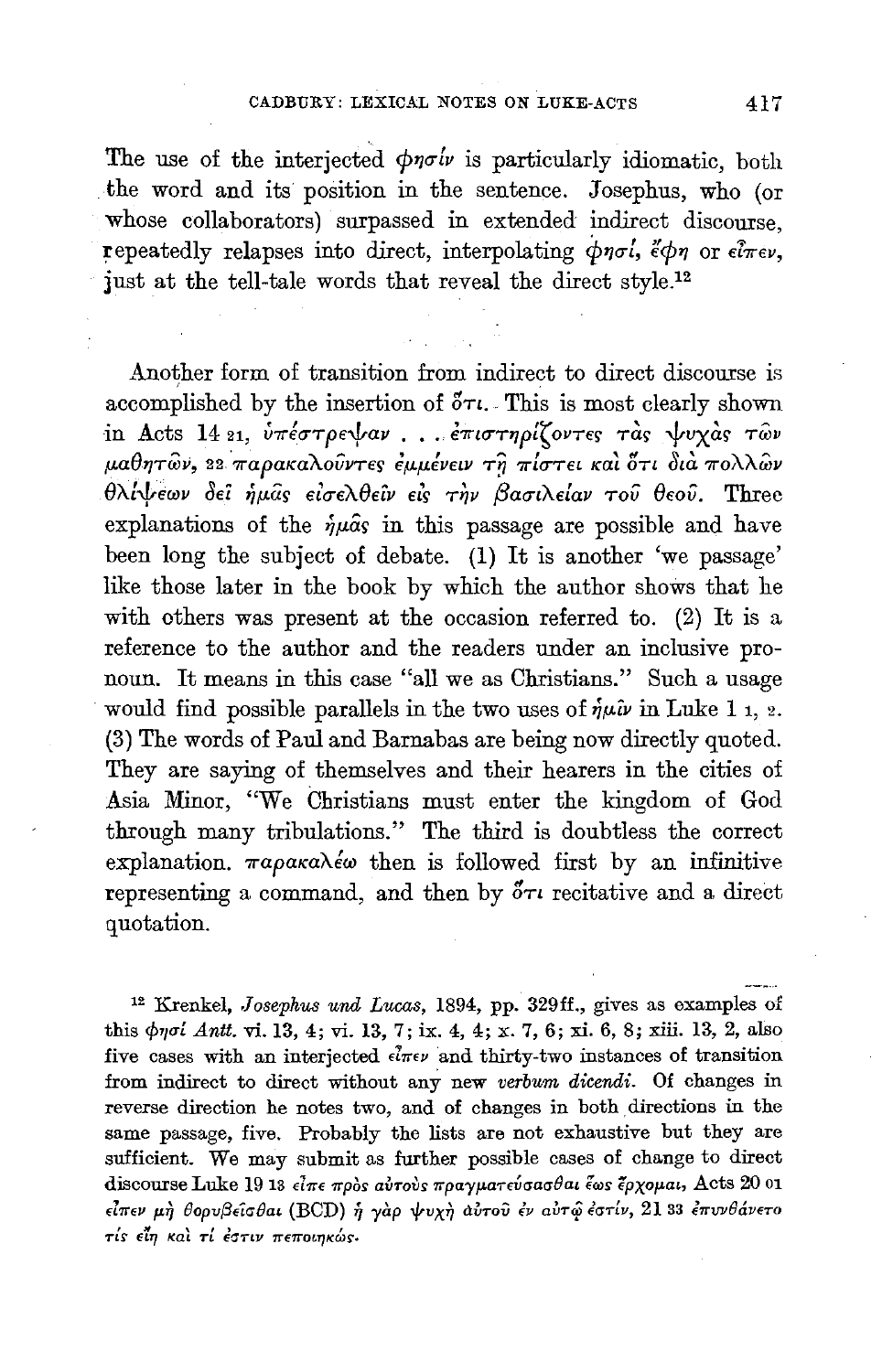That  $\delta\tau\iota$  recitative occurs elsewhere in combination with other clauses seems altogether probable, though the combination is somewhat awkward. Here are a few of the cases where either direct or indirect statement is possible, and where I think the direct is preferable.

Luke 7 16, εδόξαζον τον θεόν λέγοντες ότι προφήτης μέγας ήγέρθη έν ήμιν και ότι έπεσκέψατο ο θεός τον λαόν αύτου.

Luke 97, και διηπόρει διά το λέγεσθαι ύπό τινων ότι Ιωάννης ήγέρθη έκ νεκρών, 8 ύπό τινων δε ότι Ηλείας εφάνη, άλλων δε ότι προφήτης τις των αρχαίων ανέστη.

Luke 9 18,  $\tau$ ίνα με οι όχλοι λέγουσιν είναι; οι δε αποκριθέντες είπαν Ιωάννην τον Βαπτιστήν, άλλοι δε Ηλείαν, άλλοι δε ότι προφήτης τις των άρχαίων ανέστη.

Luke 24 33, εύρον ήθροισμένους τους ένδεκα και τους συν αύτοις, λέγοντας ότι όντως ήγέρθη ο κύριος και ώφθη Σίμωνι.

In all these passages occurs either  $\dot{\eta}\gamma\dot{\epsilon}\rho\theta\eta$  or  $\dot{a}\nu\dot{\epsilon}\sigma\tau\eta$ <sup>13</sup>

At 7 16 the direct nature of the first clause is evident. Probably all the other instances are *oratio recta*. With the  $\delta \nu \tau \omega_S$  of Luke 24 34 compare the same word in *oratio recta* at 23 47 (contrast Mark 11 s2). At 7 16 the clause in question is followed by another in  $\delta \tau t$ . Probably this also is recitative. Such exclamations tend to use  $5\tau i$  recitative as is evident in Luke 5 26,  $\epsilon \delta \acute{o} \epsilon a \acute{c} o \nu$ τον θεόν και επλήσθησαν φόβου λέγοντες ότι είδαμεν παράδοξα σήμερον. And there is no objection to two  $\delta\tau\iota$  recitative clauses in succession from the same speaker. Also contrasting speakers use direct discourse in Acts  $2_{12}$  ; 17 18, 32, though only at  $2_{13}$ is the  $5\tau i$  recitantis to be found as we have suggested of the alternative speakers at Luke 9 7. On the other hand the passage Luke 9 1s, so near to it in thought as well as in position, appears to be *oratio variata*. The first replies are in the accusative (with an infinitive to be supplied<sup>14</sup>), the last has  $\delta\tau\iota$  with either direct or indirect statement. It is not impossible for Greek writers to

<sup>13</sup> The verb should be translated as an English perfect but the Greek form is past.

<sup>14</sup> Or shall we regard the accusatives as objects of  $\lambda \epsilon \gamma \nu \nu \nu$  in the sense καλούσιν οτ όνομάζουσιν?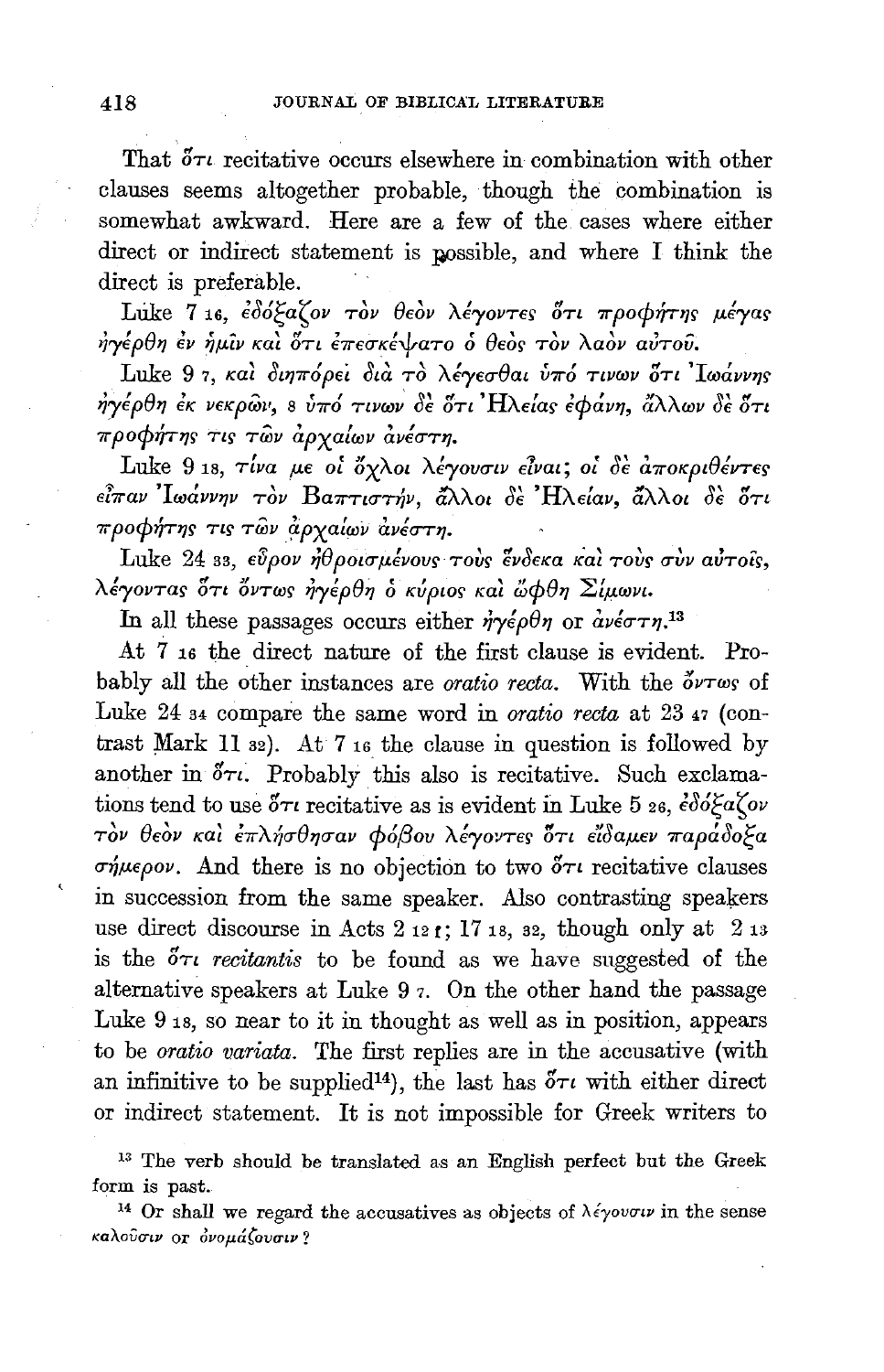change from the infinitive of direct statement to the  $5\tau\iota$  clause of indirect statement.<sup>15</sup> but the analogies that we have considered incline us to the view that the  $\delta \tau i$  clause is direct quotation.

<sup>15</sup> Note that at Acts 27 10 the  $\delta\tau$  and infinitive constructions occur in the same clause  $-$  possibly a mere oversight, as the many intervening words have led the author to forget how he began: avopes, θεωρώ ότι μετά ύβρεως και πολλής ζημίας ού μόνον του φορτίου και του πλοίου άλλα και των ψυχῶν ήμῶν μέλλειν ἔσεσθαι τὸν πλοῦν. Such phenomena occur also in other Hellenistic authors. Examples may be found in Keelhoff, Revue de 'l Instruction publique en Belgique, xxxviii (1895), pp. 166ff., or by running down the earlier commentators listed in Winer's Grammar, § 44 Note 2; § 63 I. 2c. The latter says (English Trans. by W. F. Moulton, 1870 and later, pp. 426f.). "It occurs so frequently in the best writers ... that the construction had almost ceased to be felt by the Greek as an anacoluthon. We can only ascribe to the  $\delta\tau\iota$  a vis monstrandi as when it stands before the oratio directa." Another instance which textual critics have corrected and grammarians overlooked is Acts 16 19, ως δε είδαν οι κύριοι της παιδίσκης ότι απεστερήσθαι της εργασίας αυτών.

After J. H. Moulton we may cite from the papyri  $P$ ,  $Oxy$  237 (ii A, D.) δηλών ότι εί τα αληθή φανείη μηδε κρίσεως δείσθαι το πράγμα. Other examples are in Aristeas 125, Philo Byz. 77, 6, Diodorus Siculus v. 56, 3. The construction is of course in no sense direct discourse and therefore this long note is out of place here. It is justified only because the  $\delta\tau\iota$  strengthening the infinitive of *oratio obliqua* is perhaps akin to the  $\delta \tau$  recitative strengthening the *oratio* recta.

The construction at Acts 27 10  $\theta \epsilon \omega \rho \hat{\omega}$  or  $\mu \epsilon \lambda \lambda \epsilon \nu$ , raises other questions. (1) There are in Greek literature instances of  $\omega s$  with the infinitive like these with  $\delta\tau\iota$  and the infinitive. Is  $\delta s$  used in like manner in cases where normally oblique constructions are in the participle? At Acts 17 22 we read κατά πάντα ως δεισιδαιμονεστέρους ύμας θεωρώ. I think the ως does not directly modify the adjective. Has the verb  $\theta$ e $\varphi$  here again a helping particle in ωs in place of θεωρώ ύμας είναι οτ θεωρώ ύμας όντας? Cf. P. Tebt 58, 24 (iii B. C.), θεωρήσας με ώς προσεδρεύοντα καθ' ήμέραν. (2) The same infinitive  $\mu \in \lambda$ λειν occurs in the involved sentence in 1927, ού μόνον δέ τούτο κινδυνεύει ήμίν το μέρος είς απελεγμον έλθείν άλλα και το της μεγάλης θεάς Αρτέμιδος ίερον είς ούθεν λογισθήναι μέλλειν τε και καθαιρείσθαι της μεγαλειότητος αύτης. The μέλλειν καθαιρείσθαι could of course depend on κινδυνεύει but because it seemed awkward Buttmann and Meyer preferred to suppose that the *oratio recta* (Demetrius the silversmith is speaking) has turned into indirect. See note 11. (3)  $\mu\epsilon\lambda\lambda\epsilon\nu$  of *oratio obliqua* figures once more in a mixed construction at 254, being preceded by an another infinitive clause,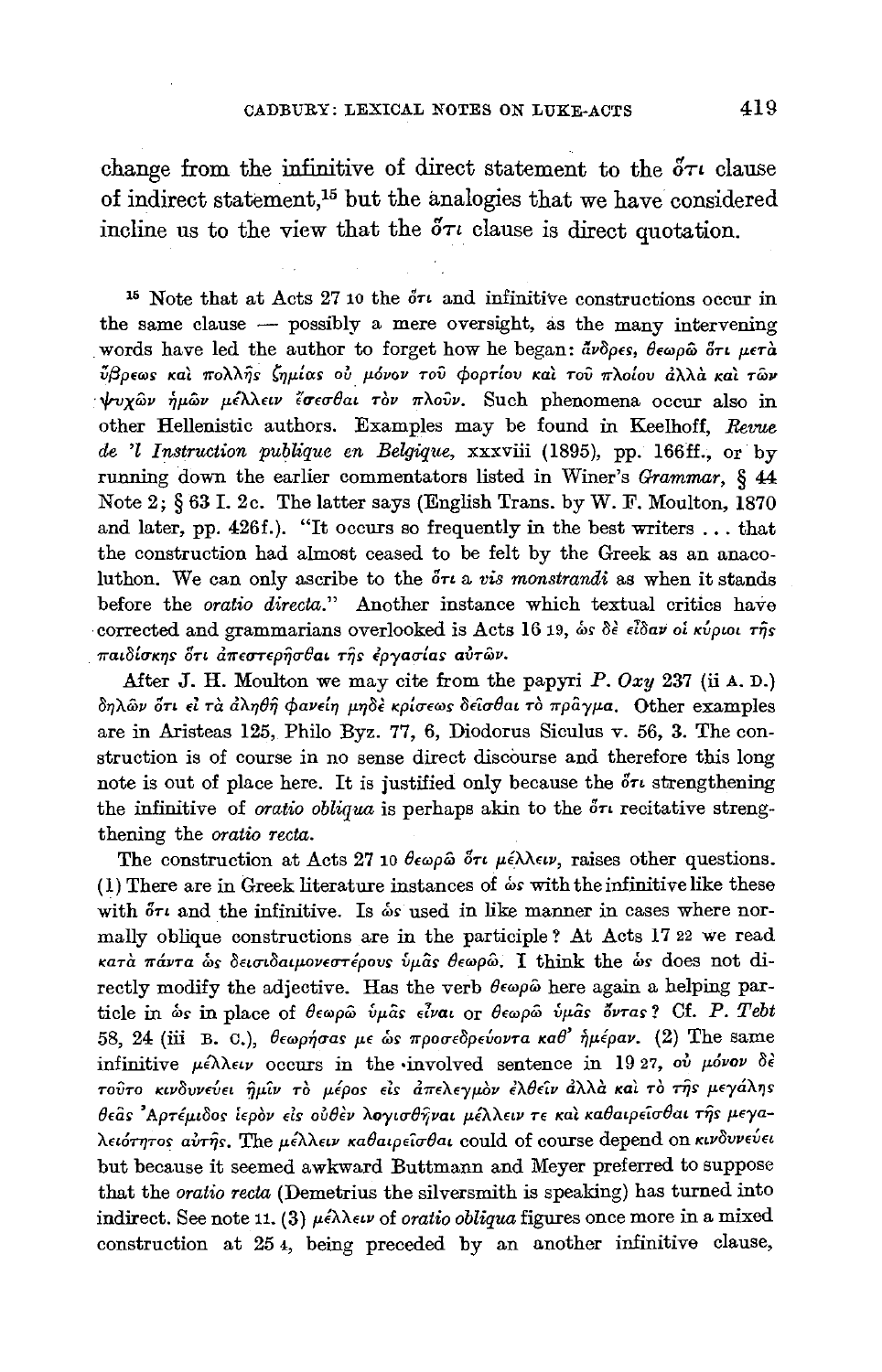In this connection we may inquire whether a different type of zeugma involving  $5\tau i$  recitative occurs in the following:

Acts 9 27, διηγήσατο αύτοις πως έν τη όδω είδεν τον κύριον και ότι έλάλησεν αύτώ και πώς έν Δαμασκώ έπαρρησιάσατο έν τώ ονόματι Τήσου.

Acts 14 27, ανήγγελλον όσα εποίησεν ο θεός μετ' αυτών και ότι ήνοιξεν τοις έθνεσιν θύραν πίστεως.

In the latter case the parallel in Acts 11 28,  $\epsilon \delta \delta \xi a \sigma a \nu \tau \delta \nu \theta \epsilon \delta \nu$ λέγοντες· άρα και τοις έθνεσιν ο θεός την μετάνοιαν είς ζωην έδωκεν, suggests that the  $\delta\tau$  may be recitative. In the former instance there is not only the alternative of indirect statement but of  $\delta\tau\iota$  as a relative 'whatever' or indirect interrogative 'what'. At Luke 8  $\alpha$  and 24 as we have a similar use of  $\omega$ s in combination with a different construction. And this suggests that at least Acts 9 27 is not recitative. Observe that in all these mixed examples the verb is a verb of 'reporting'.

A sentence with two clauses in  $\delta \tau i$  is in Acts 17 s,  $\delta u$ voi $\gamma \omega$ καί παρατιθέμενος ότι τον χριστον έδει παθείν και αναστήναι έκ νεκρών και ότι ούτός έστιν ο χριστός, ο Ιησούς ον έγω καταγ- $\gamma \in \Lambda$   $\omega$   $\psi$  $\mu \nu$ . The grammatical person of the last words shows that in the end we have *oratio recta*. There are three possibilities. (1) If it begins in the middle of the last clause, we have a case of transition like those mentioned on p. 415. (2) If it begins with the second  $\delta\tau\iota$  clause, it is a case of double construction something like Acts 14 22. (3) But both clauses may be regarded as *oratio* recta as at Luke 7 16. Perhaps some reason for treating the first clause as *oratio recta* is found in the frequency with which Luke's favorite dei sentences are thus given in recitative. Compare among others Luke 4 43; 9 22; 24 7, 44, cf. 46; Acts 1 16 and 14 22 (above), and contrast Acts 24 24.

The three examples just cited from Luke 24, perhaps require some comment:

Luke 24 6, μνήσθητε ως ελάλησεν ύμιν έτι ων εν τη Γαλιλαία,

and followed by oratio recta. See above, p. 416. Evidently  $\mu\epsilon\lambda\lambda\epsilon\nu$  in Luke-Acts needs to be watched. Cf. note 19.

 $420.$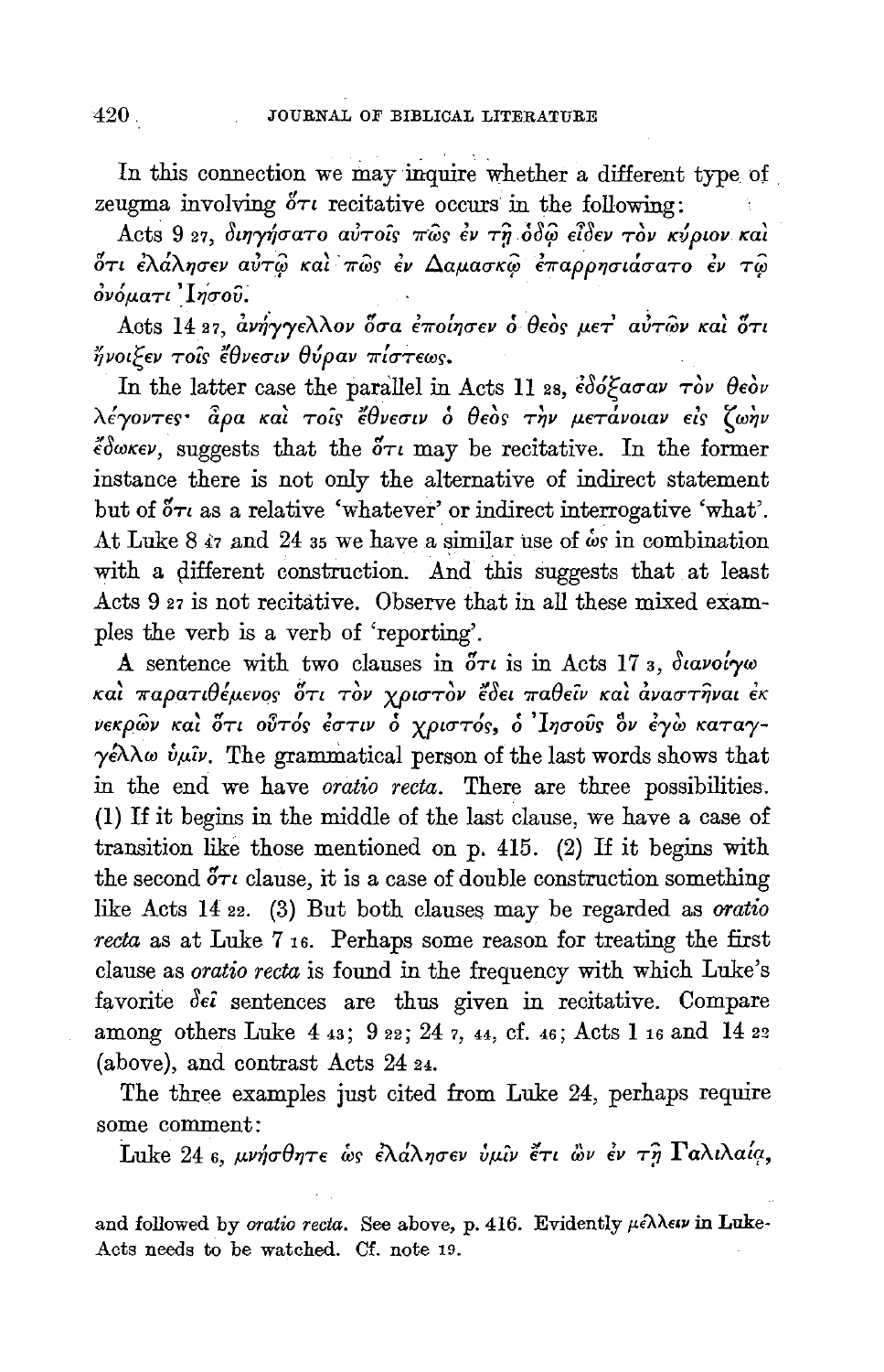η λέγων τον υίον του ανθρώπου ότι δεί παραδοθήναι είς χείρας αν- $\theta$ ρώπων άμαρτωλών. Here the position of ότι suggests that τον υίον is the proleptic object of  $\lambda \epsilon \gamma \omega \nu$  as in the familiar "I know thee, who thou art."<sup>16</sup> If so, can  $5\tau\iota$  be recitative? Or is viov the subject of  $\pi a \rho a \delta o \theta \hat{\eta}$ val?

Luke 24 44, είπεν δε προς αύτους ούτοι οι λόγοι μου ούς έλάλησα πρός ύμας έτι ών σύν ύμιν, ότι δεί πληρωθήναι πάντα τα γεγραμμένα... περί έμου. In this case of self-quotation the  $\delta\tau\iota$ , even with the following  $\epsilon \mu \omega \hat{\nu}$ , may be indirect, but it may also be direct, an explanation of the preceding noun  $\lambda \phi \gamma o \alpha$ . In like manner the risen Jesus refers to his earlier words in Acts 1 41. (see above) ... περιμένειν την έπαγγελίαν του πατρός ην ήκούσατέ μου· ότι Ιωάννης μεν εβάπτισεν ύδατι κτλ. Here too the clause is probably self-quotation, giving the contents of the  $\epsilon \pi a \gamma$ - $\gamma \in \Lambda$ lav heard from Jesus' lips. It is not easy to translate so, but the easier translation 'because' is hardly right.<sup>17</sup>

Luke 24 45, τότε διήνοιξεν αύτων τον νούν του συνιέναι τας γραφάς, 46 και είπεν αυτοίς ότι ούτως γέγραπται παθείν τον χριστον ... 48 ύμείς μάρτυρες τούτων. και ίδου έγω αποστέλλω την έπαγγελίαν του πατρός μου έφ' ύμας κτλ. I have treated this as a case of  $\delta\tau\iota$  recitative. Is it a case of *oratio obliqua* with  $\delta\tau\iota$ , ultimately changing to  $recta$  ?<sup>18</sup>

Turning to the interrogative constructions we may first consider a passage which in thought belongs closely to those just examined on the fulfilment of scripture:

Acts 26 22, ουδεν εκτός λέγων ὣν τε οί προφήται ελάλησαν μελ-

<sup>16</sup> Cf. Mark 11 32, άπαντες είχον τον 'Ιωάννην ότι προφήτης ήν, Acts 9 20, έκήρυσσεν τον 'Ιησούν ότι ούτός έστιν ό υίος του θεού.

<sup>17</sup> A. T. Robertson, *Grammar of the Greek N. T.*, p. 1033, says, "It is sometimes doubtful whether  $\delta\tau\iota$  is declarative or causal." His example is a double ότι passage, Acts 22 29, και ό χιλίαρχος δε εφοβήθη επιγνούς ότι Ρωμαΐός έστιν και ότι ήν αύτον δεδεκώς.

18 If the passage so similar in thought at Acts 26 23 is direct interrogative (see p. 422) there is something to be said for regarding  $\delta\tau\iota$  ov- $\gamma$ pa $\pi$ rat  $\kappa$ r $\lambda$ . as direct interrogative here, with  $\delta\tau$  'why' (see pp. 423ff.). Yet őri dei is hardly, 'Why is it necessary ?' in Luke 24 7, 44; Acts 17 3.

28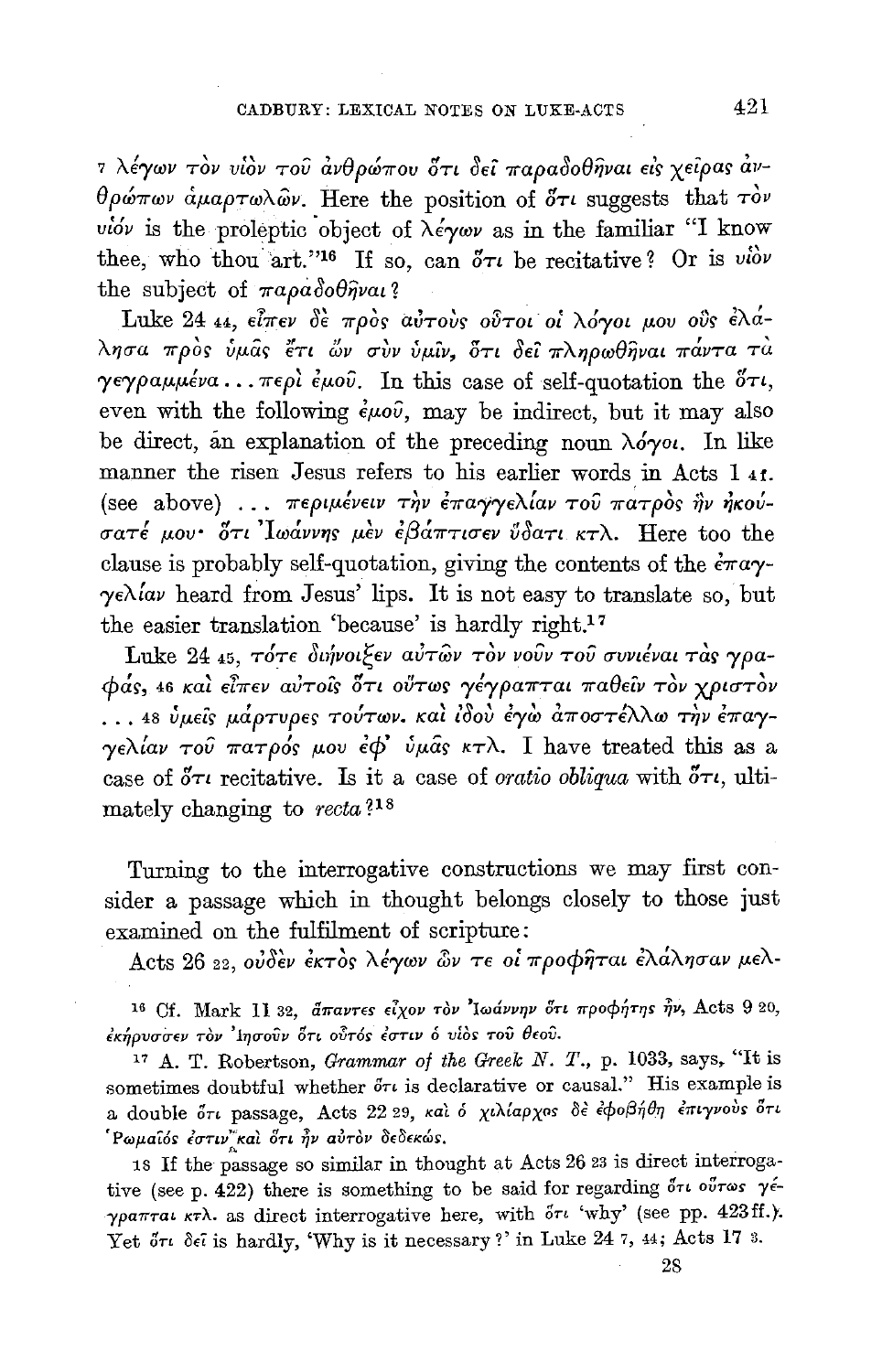λόντων γίνεσθαι και Μωυσης, 23 εί παθητός ο χριστός, εί πρώτος έξ αναστάσεως νεκρών φώς μέλλει<sup>19</sup> καταγγέλλειν τω τε λαώ και τοΐς ἔθνεσιν.

The  $\epsilon$  here can of course be translated 'if', though it has no apodosis. It is sometimes regarded as equivalent to  $5\tau\iota$ . But Rendel Harris in his studies on testimonia suggests an interrogative interpretation. He says:

"No one, as far as I know, has succeeded in translating this sentence. The RV margin comes nearest to it, with the suggested 'whether' for  $\epsilon$ . It is clearly interrogative: 'Does the Messiah suffer, and does he first rise from the dead, etc.?' The words are headlines of Testimonies, awkwardly incorporated in the text, and are betrayed as such by the previous references to the prophets and Moses, who are to answer the questions."20

What concerns us here is not the theory of testimonia but the question of grammar. That  $\epsilon i$  may be interrogative, even in a direct question, is familiar to us now. Among the New Testament writers Luke uses it so most frequently.<sup>21</sup> With direct questions  $\epsilon i$  occurs also in the LXX. So far as I know the construction has not yet been freed from the suspicion of Semitism. The awkwardness of construction in Acts 26 23 is bad enough in any case. At no point does the grammar of Acts so much need 'light from the dead.' That the two  $\epsilon i$  clauses are interrogative is as good an explanation as the alternatives. It is not impossible that they are even direct questions.

Acts 10 18,  $\phi$ ωνήσαντες επύθοντο (οι επυνθάνοντο) εί Σίμων δ  $\epsilon \pi$ ικαλούμενος Πέτρος ένθάδε ξενίζεται. This is a more certain

<sup>19</sup> So ABL 13, but in view of what is said above in note 15 sub fine perhaps we should read here another anomalous  $\mu \epsilon \lambda \lambda \epsilon \nu$  with  $\aleph^*$  81 HP 31 61.

<sup>20</sup> Testimonies, Part I, 1916, pp. 19f. A similar suggestion for Luke 24 45f. I have added in note 18.

<sup>21</sup> Luke 13 23; 22 49; Acts 1 6; 7 1; 21 37; 22 25. The best examples elsewhere in the N.T. are perhaps Matt. 12 10; 19  $\alpha$  (= Mark 10 2), in all of which the question (indirect?) is  $\epsilon l$   $\xi \xi \epsilon \sigma \tau l$ . Even if with Moffat we move 26.8 to precede 26.23 the  $\epsilon i$  clauses (now three in succession, dependent on anisor *kpiveral*) are hardly conditional but interrogative or declarative.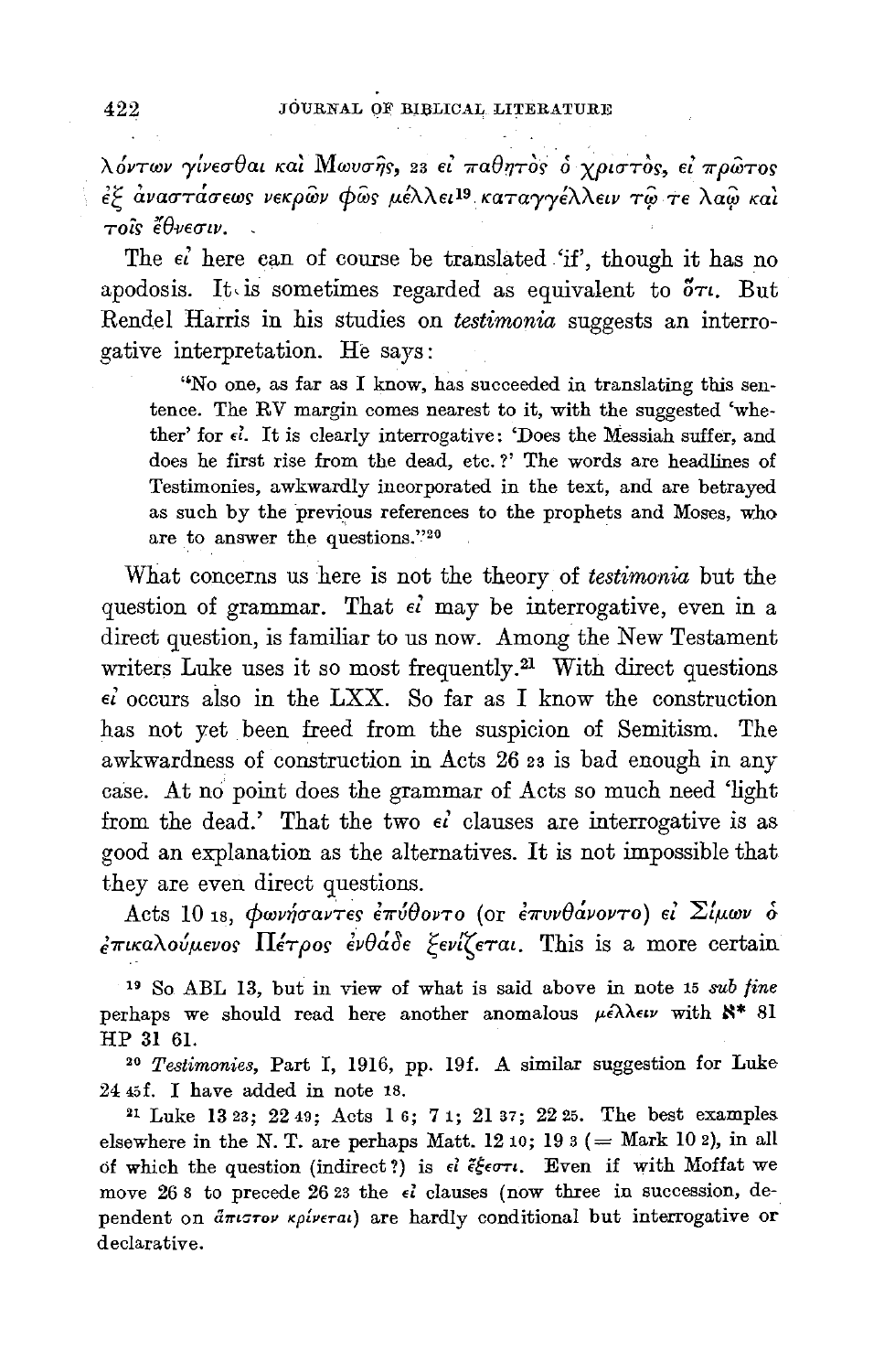case of unrecognized direct question in Luke-Acts. The translators generally render it as indirect: "They called and asked whether Simon which was surnamed Peter were lodging there." I would render it as direct: "They called and asked, 'Is Simon which is surnamed Peter lodging here?"' The Greek, unlike the English, would make no difference in the tense of the dependent verbs or in the choice of the adverb. At least twice in Acts  $(47)$ ;  $23$  19)  $\pi \nu \theta \dot{\alpha} \nu \dot{\alpha} \mu$  precedes a direct question.

The decisive reason for preferring to regard this sentence as quoted is, however, the use of the phrase 'Simon which is called Peter.' This author quite strictly distinguishes certain terms for speeches and dialogue and others for narrative.22 Elsewhere in this scene Peter in narrative is called simply Peter, but in dialogue the same passage uses three times the unique and cumbrous expression Σίμων ο επικαλούμενος (δς επικαλείται) Πέτρος (10 5, 32; 11 13). I believe the question with  $\epsilon l$  in 10 18 is to be regarded as a direct quotation because it also includes  $\Sigma \mu_{\omega \nu}$   $\delta$ *επικαλούμενος Πέτρος.*<sup>23</sup>

Another unclassical particle of direct question is  $\delta \tau t$ , 'why?' The grammarians have been forced to admit its presence in Mark.<sup>24</sup> So far as I know it has not been claimed for Luke, though

<sup>22</sup> Cadbury, *The Making of Luke-Acts*, 1927, pp. 225ff.

2-1 Radermacher, *Neutestamentliche Grammatik2,* p. 195 note 4, seems to recognize an εί recitativum in Luke 22 67, απήγαγον αυτόν είς το συνέδριον aύτων λέγοντες εί Σύ εί ο Χριστός; είπον ήμιν. But we have in John 10 24, και **£'Aeyov** *aln·fe·crEcos* **1I"0TE** T~V tvx~v ~p.ii>v **afpns•** *El uV t:l* **0** *xpr.crT0r, (d7r0v* ~}LiV  $\pi$ appnoia. Cf. John 20 15. In these cases we have as alternatives conditional, direct interrogative, and indirect interrogative uses of <1. 24 Blass-Debrunner, *Grammatik des neutestamentlichen Griechisch,* § 300,2:.

Field, *Notes on the Translation of the N. T.*, 1899, p. 33, approved  $5\tau\tau$  of direct interrogation in Mark 9 11 and 28, though he could quote other Biblical or classical evidence only for its use in indirect interrogation. Abbott, *Corrections of Mark,* 1901, § 357a gives some LXX examples. Hawkins, in the same edition in which he dropped  $\delta \tau \iota$  recitative as characteristic of Mark (see above p. 414, note 6), added  $\delta\tau\iota$  interrogative, as found in Mark 216 ( ?); 9 11 and 9 28 but not elsewhere in theN. T. Another possible N. **T**example is the famous *crux interpretum* John 7 25, την άρχην ότι και λαλώ.

28\*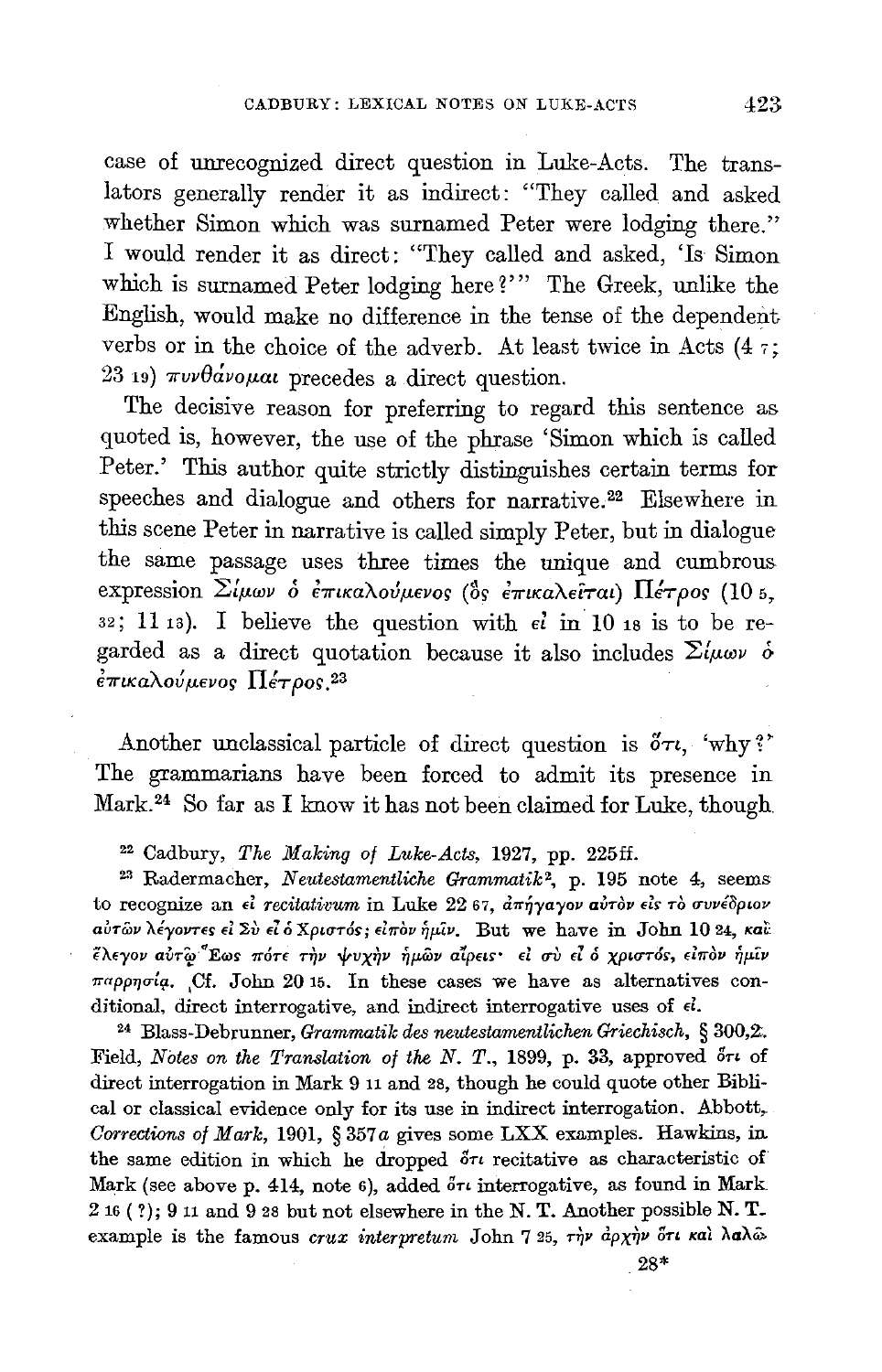Luke knew and understood it in Mark. Three cases in Mark (not without variants) are  $2_{16}$ , έλεγον τοις μαθηταίς ότι μετά των  $\tau \in \Lambda \omega \nu \hat{\omega} \nu$  και άμαρτωλ $\hat{\omega} \nu$  εσθίει, where Matt, 9 11 and Luke 5 30 both have  $\partial u \dot{\alpha}$   $\tau i$  for  $\delta \tau i$ ; Mark 9 11,  $\epsilon \pi \eta \rho \omega \tau \omega \nu$   $\alpha \nu \tau \partial \nu$   $\lambda \epsilon \gamma \omega \tau \epsilon \rho$ ότι λέγουσιν οι γραμματείς ότι Ηλείαν δεί ελθείν πρώτον, where Matt. 17 10 has for the first  $\delta \tau_l$  the words  $\tau_l$  oiv; Mark 9 28, oi μαθηταί αύτου κατ' ίδίαν επηρώτων αύτον ότι ήμεις ούκ ήδυνήθησεν  $\epsilon_{\kappa} \beta_{\alpha} \lambda_{\epsilon} \omega_{\alpha} \omega_{\alpha}$  where Matt. 17 19 has  $\delta_{\kappa} \alpha_{\alpha} \gamma'$ .

The most likely case of  $5\tau$  interrogative in Luke-Acts seems to me to be Acts 11 s where (not without variants) we read διεκρίνοντο πρός αύτον οι έκ περιτομής λέγοντες ότι εισήλθες πρός άνδρας ακροβυστίαν έχοντας και συνέφαγες αυτοίς. A statement, whether in the second or third person (for some authorities read  $\epsilon \hat{i}\sigma \hat{\eta} \lambda \theta \epsilon \nu$ ...  $\sigma \nu \hat{\kappa} \phi a \gamma \epsilon \nu$ , seems somewhat jejune compared with a forceful interrogative complaint, "Why did you go in etc.?" followed by an answer of Peter. This was certainly the understanding of Chrysostom. In his Homilies on Acts, 25. (Montfaucon ix. 193) he explains δτι... είσηλθες και συνέφαγες αύτοις thus ου λέγουσι διατί κατήγγειλας; άλλά, διατί συνέφαγες; Failure to observe this idiom led to the reading in the third person in Codex Vaticanus and a few others (cf. Ropes, Text of Acts, ad loc.) and to the conjecture of  $\tau i$  by Boyss. In the gospels, Mark 2 16 and parallels show an interrogative in a like complaint against Jesus and these parallels all suggest a like construction in two<sup>25</sup> similar passages in the third Gospel: Luke 15<sub>2</sub>, kal ύμιν. C. H. Turner in a full study in the Journal of Theological Studies, xxvii (1925), pp. 58ff., accepts or as a direct interrogative in Mark 27 (Be); 2 16 (BL 33); 8 12 (C Origen); 9 11; 9 28, in Hermas, Sim ii. 10; v. 6, 4; viii. 1, 4 (P Mich), viii. 6, 2 (P Mich) and, following Tischendorf, at Barnabas vii. 9; viii. 5; x. 1. In some of the patristic instances it is probably an indirect interrogative.

<sup>25</sup> Note διεγόγγυζον in both, like έγόγγυζον of Luke 530. The verb διεκρίνοντο of Acts II 2 finds a parallel in the Western text of Luke II 38 (another case of violation of Pharisaic food restrictions): ήρξατο διακρινόμενος έν έαυτω λέγειν διά τί (the Neutral text is simply ίδων έθαυμασεν ότι) ού πρώτον έβαπτίσθη πρό του αρίστου. In a similar complaint at Mark 2 0, we have διαλογιζόμενοι έν ταίς καρδίαις αύτων ότι ούτος λαλεί; βλασφημεί according to BO; the other MSS, read  $\tau i$  for  $\delta \tau i$  and many add  $\delta \nu \tau \omega s$ .